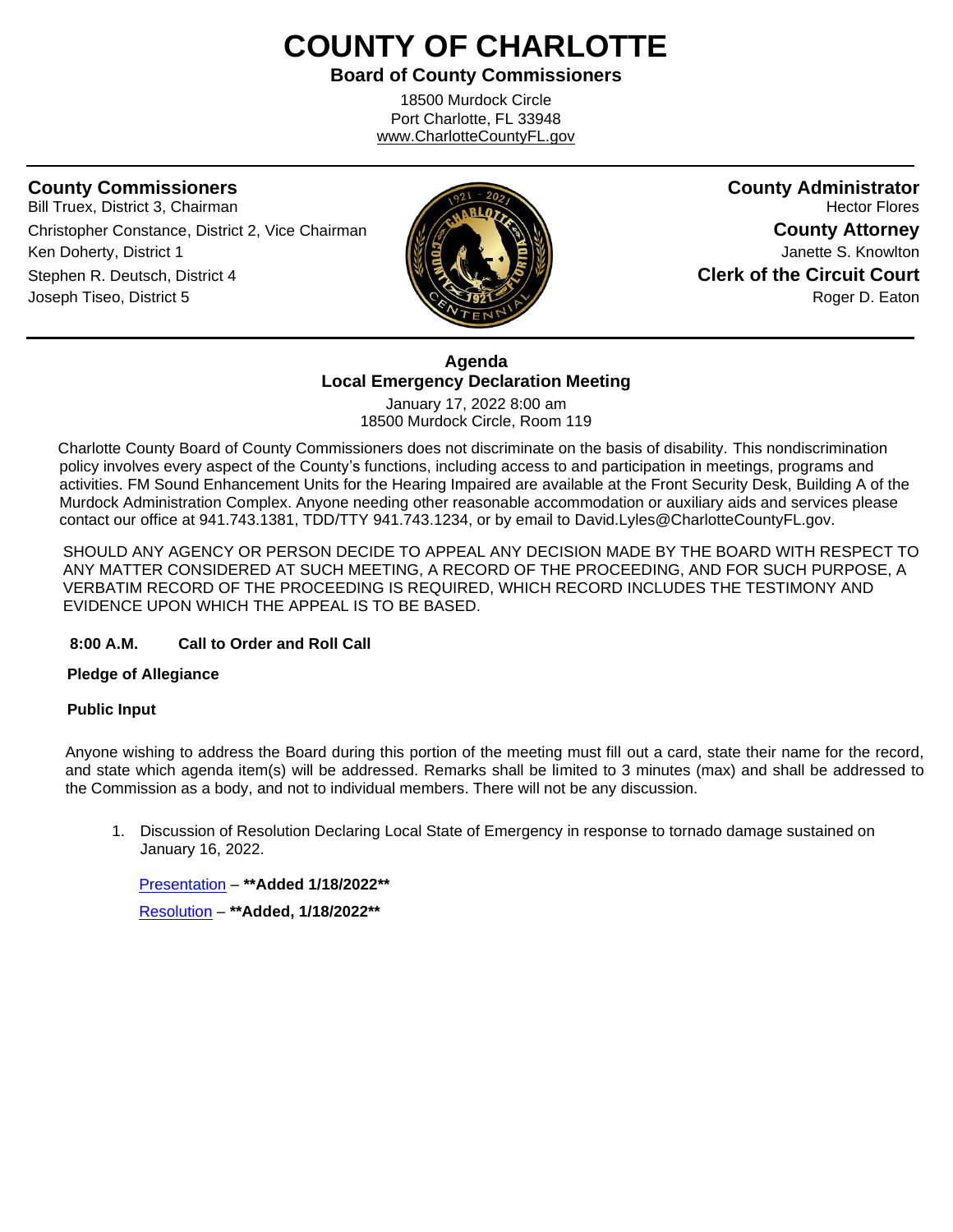## **Board of County Commissioners Schedule of Future Closures/Hearings/Workshops**

| Monday, January 24, 2022    | $9:00$ a.m. | <b>Board of County</b><br><b>Commissioners Pre-Agenda</b><br>Meeting           | Murdock Administration Center,<br>18500 Murdock Circle, Building<br>B, Room #106-B, Port Charlotte                 |
|-----------------------------|-------------|--------------------------------------------------------------------------------|--------------------------------------------------------------------------------------------------------------------|
| Monday, January 24, 2022    | 11:00 a.m.  | **CANCELED** MPO Joint<br>Meeting, Charlotte-Punta<br>Gorda & Sarasota-Manatee | <b>Venice Community Center</b>                                                                                     |
| Tuesday, January 25, 2022   | $9:00$ a.m. | Board of County<br><b>Commissioners Regular and</b><br>Land Use Meeting        | Murdock Administration Center,<br>18500 Murdock Circle,<br><b>Commission Chambers Room</b><br>#119, Port Charlotte |
| Thursday, February 3, 2022  | 1:30 p.m.   | Board of County<br>Commissioners Pre-Agenda<br>Meeting                         | Murdock Administration Center,<br>18500 Murdock Circle, Building<br>B, Room #106-B, Port Charlotte                 |
| Tuesday, February 8, 2022   | $9:00$ a.m. | <b>Board of County</b><br><b>Commissioners Regular</b><br>Meeting              | Murdock Administration Center,<br>18500 Murdock Circle,<br><b>Commission Chambers Room</b><br>#119, Port Charlotte |
| Thursday, February 17, 2022 | $9:00$ a.m. | <b>Board of County</b><br><b>Commissioners Monthly</b><br>Workshop             | Murdock Administration Center,<br>18500 Murdock Circle,<br><b>Commission Chambers Room</b><br>#119, Port Charlotte |
| Thursday, February 17, 2022 | 1:30 p.m.   | <b>Board of County</b><br>Commissioners Pre-Agenda<br>Meeting                  | Murdock Administration Center,<br>18500 Murdock Circle, Building<br>B, Room #106-B, Port Charlotte                 |
| Friday, February 18, 2022   | 10:00 a.m.  | MPO Joint Meeting, Charlotte-<br>Punta Gorda & Lee                             | <b>Burnt Store Presbyterian</b><br>Church, Stewart Hall, 11330<br>Burnt Store Road, Punta Gorda                    |
| Tuesday, February 22, 2022  | $9:00$ a.m. | <b>Board of County</b><br><b>Commissioners Regular and</b><br>Land Use Meeting | Murdock Administration Center,<br>18500 Murdock Circle,<br><b>Commission Chambers Room</b><br>#119, Port Charlotte |
| Thursday, March 3, 2022     | 1:30 p.m.   | <b>Board of County</b><br>Commissioners Pre-Agenda<br>Meeting                  | Murdock Administration Center,<br>18500 Murdock Circle, Building<br>B, Room #106-B, Port Charlotte                 |
| Tuesday, March 8, 2022      | $9:00$ a.m. | <b>Board of County</b><br><b>Commissioners Regular</b><br>Meeting              | Murdock Administration Center,<br>18500 Murdock Circle,<br><b>Commission Chambers Room</b><br>#119, Port Charlotte |
| Tuesday, March 15, 2022     | $9:00$ a.m. | <b>Board of County</b><br><b>Commissioners Workshop</b>                        | Murdock Administration Center,<br>18500 Murdock Circle,<br><b>Commission Chambers Room</b><br>#119, Port Charlotte |